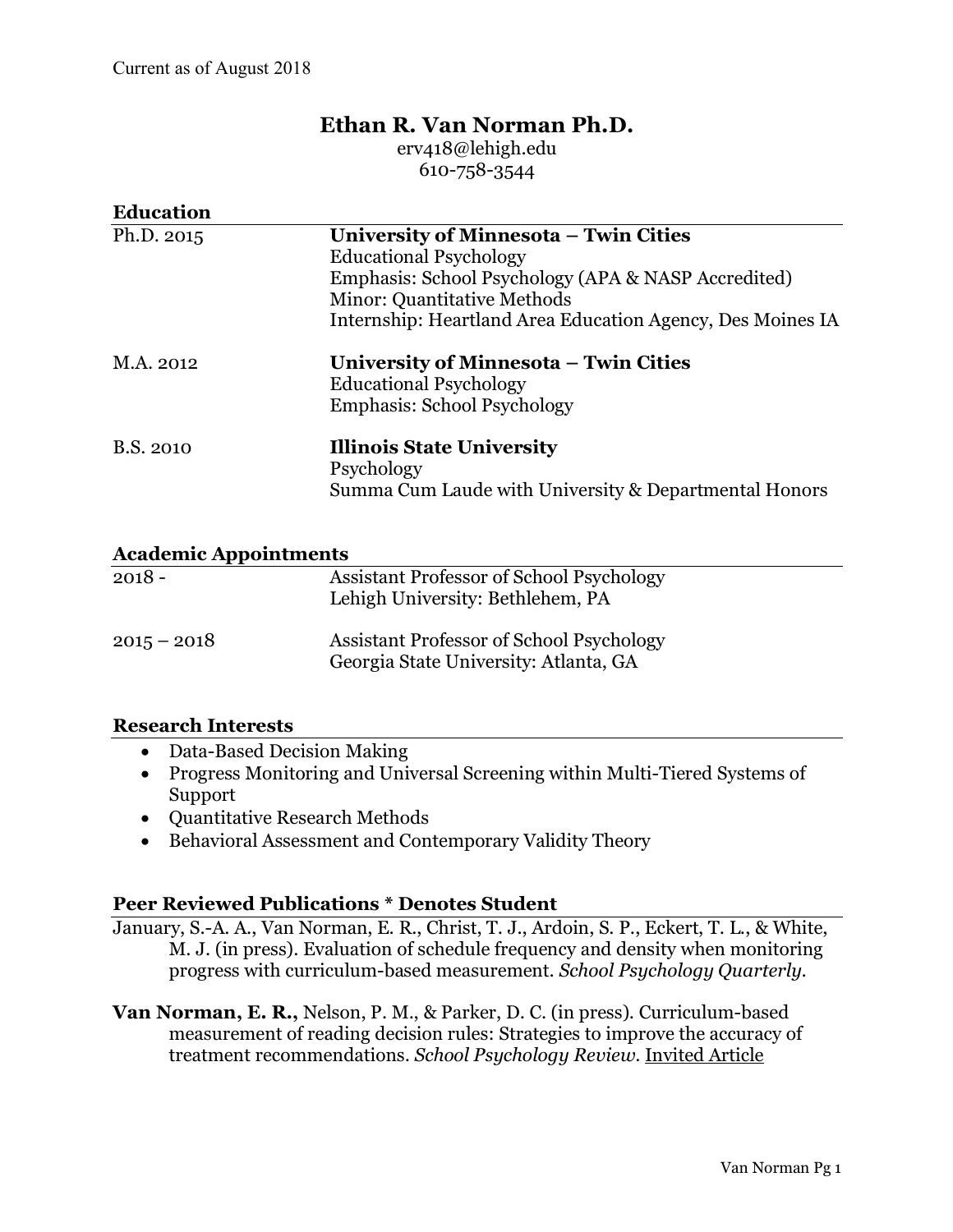- Cormier, D. C., **Van Norman, E. R.,** Cheong, C., Kennedy, K., Bulut, O., & Mrazik, M. (2018). Developing proficiency in standardized cognitive assessment scoring: How much is enough? *Canadian Journal of School Psychology.* Advance online publication. doi: 10.1177/0829573518765010
- **Van Norman, E. R.,** Nelson, P. M., Klingbeil, D. A., Cormier, D. C., & Lekwa, A. J. (2018). Gated screening frameworks for academic concerns: The influence of redundant information on diagnostic accuracy outcomes. *Contemporary School Psychology.* Advance online publication doi: 10.1007/s40688-018-0183-0
- Klingbeil, D. A., **Van Norman, E. R.,** McLendon, K. E.\*, Ross, S. G., & Begeny, J. C. (2018). Evaluating tau-u with oral reading fluency data and the impact of measurement error. *Behavior Modification.* Advance online publication. doi: 10.1177/0145445518760174
- **Van Norman, E. R.,** Klingbeil, D. A., & McLendon, K. E.\* (2018). The influence of measurement error associated with oral reading progress monitoring measures on the consistency and accuracy of non-parametric single-case design effect size outcomes. *Remedial and Special Education.* Advance online publication. doi: 10.1177/0741932517749941
- Klingbeil, D. A., **Van Norman, E. R.,** Nelson, P. M., & Birr, C. (2018). Evaluating screening procedures across changes to the statewide achievement test. *Assessment for Effective Intervention*. Advance online publication. doi: 10.1177/1534508417747390
- **Van Norman, E. R.,** Nelson, P. M., & Parker, D. C. (2018). A comparison of nonsense word fluency and curriculum-based measurement of reading to measure response to phonics instruction. *School Psychology Quarterly.* Advance online publication doi: 10.1037/spq0000237
- Parker, D. C., **Van Norman, E. R.,** & Nelson, P. M. (2018). Decision rules for progress monitoring in reading: Accuracy during a large scale tier II intervention. *Learning Disabilities Research and Practice.* Advance online publication doi: 10.1111/ldrp.12170
- Nelson, P. M., Parker, D. C., & **Van Norman, E. R.** (2018). Subskill mastery among elementary and middle school students at risk in mathematics. *Psychology in the Schools, 55,* 722-736. doi: 10.1002/pits.22143
- **Van Norman, E. R.** & Parker, D. C. (2018). A comparison of split-half and multilevel methods to assess the reliability of progress monitoring outcomes. *Journal of Psychoeducational Assessment, 36,* 616-627. doi: 10.1177/0734282917696936
- Nelson, P. M., **Van Norman, E. R.,** & Parker, D. C. (2018). An examination of student reading outcomes following tier II exit decisions. *Journal of School Psychology, 68,* 142-153. doi: 10.1016/j.jsp.2018.03.003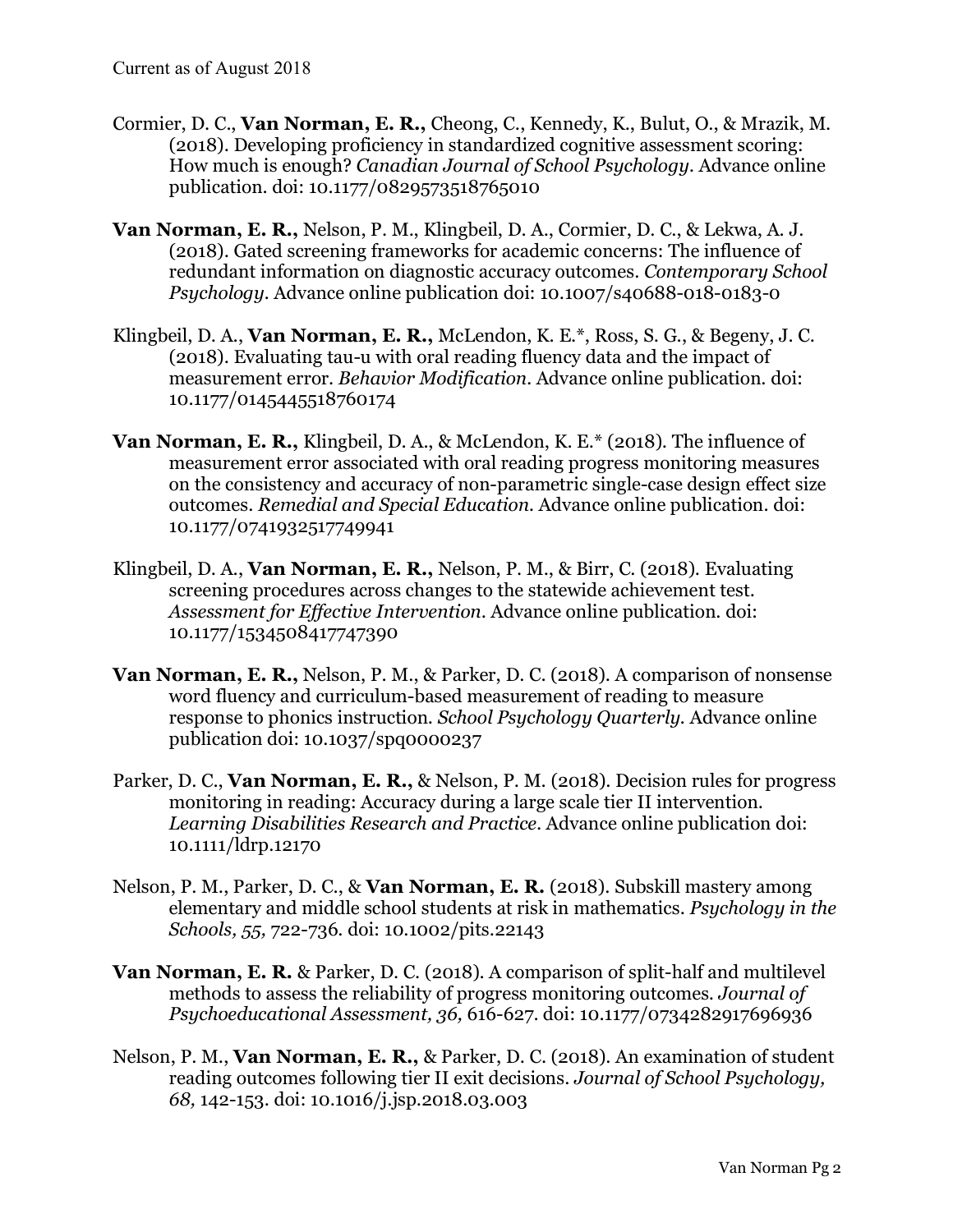- **Van Norman, E. R.,** Maki, K. E., Burns, M. K., McComas, J. J., & Helman, L. (2018). Comparison of progress monitoring data from general outcome measures and specific subskill mastery measures for reading. *Journal of School Psychology, 67,*  179-189. doi: 10.1016/j.jsp.2018.02.002
- January, S. A., **Van Norman, E. R.,** Christ, T. J., Ardoin, S. P., Eckert, T. L., & White, M. J. (2018). Progress monitoring in reading: Comparison of weekly, bi-monthly, and monthly assessments for students at risk for reading difficulties in grades 2- 4. *School Psychology Review, 47,* 83-94. doi: 10.17105/SPR-2017-0009.V47-1 **[Featured Article]**
- **Van Norman, E. R.** & Parker, D. C. (2017). A comparison of common and novel curriculum-based measurement of reading decision rules to predict spring performance for students receiving supplemental interventions. *Assessment for Effective Intervention, 43,* 110-120. doi:10.1177/1534508417728695
- **Van Norman, E. R.,** Klingbeil, D. A., & Nelson, P. M. (2017). Post-test probabilities: An empirical demonstration of their use in evaluating the performance of universal screening measures across settings. *School Psychology Review, 46,*  349-362.
- Klingbeil, D. A., **Van Norman, E. R.,** & Nelson, P. M. (2017). Precision of curriculumbased measurement reading data: Considerations for multiple baseline designs. *Journal of Behavioral Education, 26,* 433-451. doi: 10.1007/s10864-017-9282-7
- **Van Norman, E. R.,** Christ, T. J., & Newell, K. (2017). Curriculum-based measurement of reading progress monitoring: The importance of growth magnitude and goal setting in decision making. *School Psychology Review, 46,* 320-328. doi: 10.17105/SPR-2017-0065.V46-3
- Klingbeil, D. A., Nelson, P. M., & **Van Norman, E. R.,** & Birr, C. (2017). Diagnostic accuracy of multivariate universal screening procedures for reading in upper elementary grades. *Remedial and Special Education, 38,* 308-320. doi: 10.1177/0741932517697446
- **Van Norman, E. R.,** Nelson, P. M., & Parker, D. C. (2017). Technical adequacy of growth estimates from a computer adaptive test: Implications for progress monitoring. *School Psychology Quarterly, 32,* 379-391. doi: 10.1037/spq0000175
- Nelson, P. M., **Van Norman, E. R.,** & Christ, T. J. (2017). Visual analysis among novices: Training and trend lines as graphic aids. *Contemporary School Psychology, 21,* 93-102. doi: 10.1007/s40688-016-0107-9
- Nelson, P. M., **Van Norman, E. R.,** Klingbeil, D. A., & Parker, D. C. (2017). Progress monitoring with computer adaptive assessments: The impact of data collection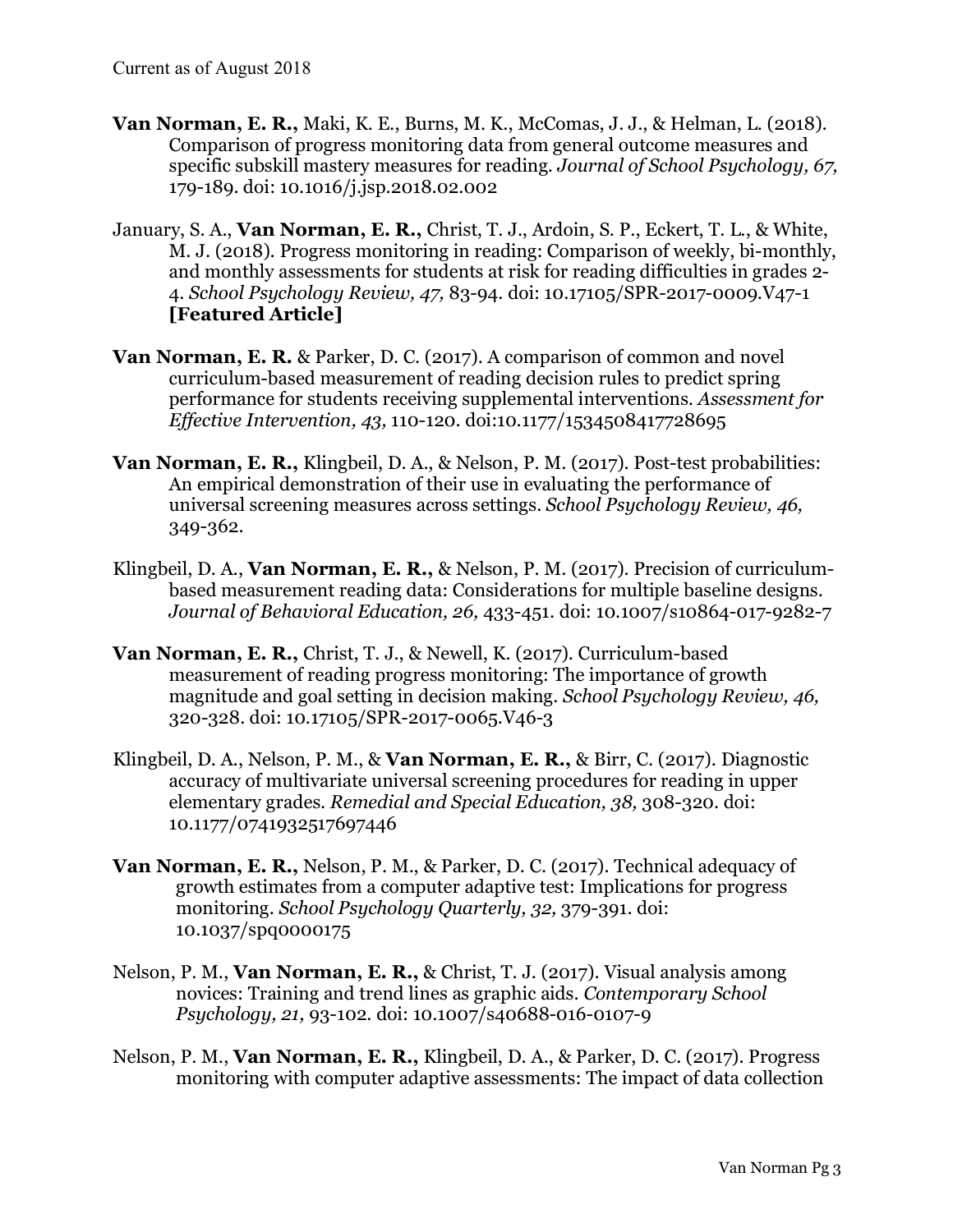schedule on growth estimates. *Psychology in the Schools, 54*, 463-471. doi: 10.1002/pits.22015

- **Van Norman, E. R**., Nelson, P. M., & Klingbeil, D. A. (2017). Single measure and gated screening approaches for identifying students at-risk for academic problems: Implications for sensitivity and specificity. *School Psychology Quarterly*, 32, 405-413. doi: 10.1037/spq0000177
- Nelson, P. M., **Van Norman, E. R.,** & VanDerHeyden, A. M. (2017). Reduce, reuse, recycle: The longitudinal value of local cut scores using state test data. *Journal of Psychoeducational Assessment, 35,* 683-694. doi: 10.1177/0734282916658567
- **Van Norman, E. R.,** & Parker, D. C. (2016). An evaluation of the linearity of curriculum-based measurement of oral reading (cbm-r) progress monitoring data: Idiographic considerations. *Learning Disabilities Research & Practice, 31,*  199-207. doi: 10.1111/ldrp.12108
- Nelson, P. M., **Van Norman, E. R.**, & Lackner, S. K. (2016). A comparison of methods to screen middle school students for reading and math difficulties. *School Psychology Review, 45,* 327-342. **[Featured Article]**
- **Van Norman, E. R.,** & Christ, T. J. (2016). Curriculum-based measurement of reading: Accuracy of recommendations from three point decision rules. *School Psychology Review, 45,* 296-309. **[Featured Article]**
- **Van Norman, E. R.** (2016). Curriculum-based measurement of oral reading: A preliminary investigation of confidence interval overlap to detect reliable growth. *School Psychology Quarterly, 31,* 405-418. doi: 10.1037/spq0000146
- **Van Norman, E. R.,** & Christ, T. J. (2016). How accurate are interpretations of curriculum-based measurement progress monitoring data? Visual analysis versus decision rules. *Journal of School Psychology, 58,* 41-55. doi: 10.1016/j.jsp.2016.07.003 **[Article of the Year Finalist]**
- Sullivan, A. L., **Van Norman, E. R.,** & Klingbeil, D. A. (2014). Exclusionary discipline of students with disabilities: Student and school characteristics predicting suspension. *Remedial and Special Education, 35*, 1-12. doi: 10.1177/0741932513519825
- Christ, T. J, Nelson, P. M., **Van Norman, E. R.,** Chafouleas, S. M., & Riley-Tillman, C. T. (2014). Direct behavior rating: An evaluation of time-series interpretations as consequential validity. *School Psychology Quarterly, 29,* 157-170. doi: 10.1037/spq0000029
- **Van Norman, E. R.,** Nelson, P. M., Shin, J. E., & Christ, T. J. (2013). An evaluation of the effects of graphic aids in improving decision accuracy in a continuous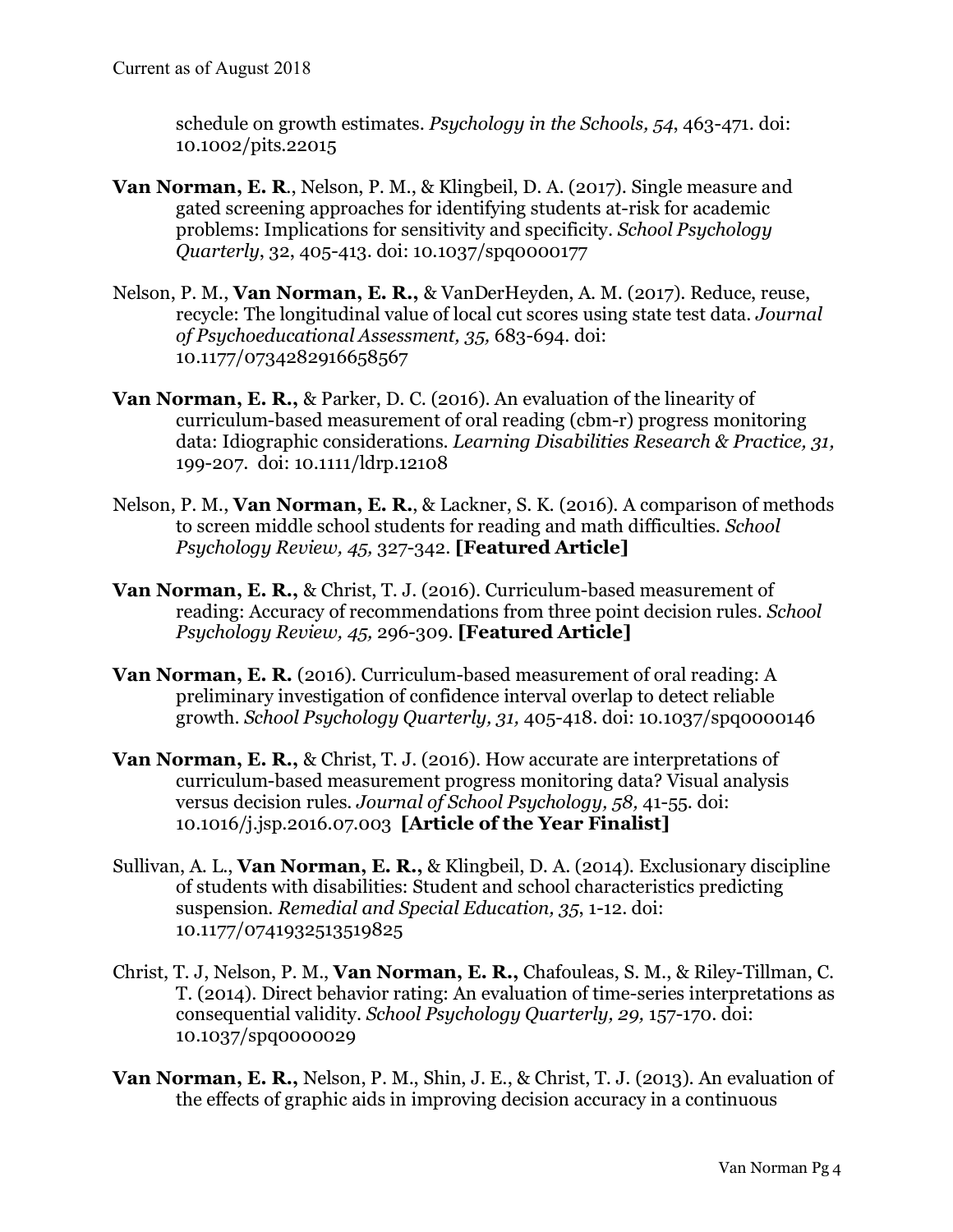treatment design. *Journal of Behavioral Education, 22,* 283-301. 10.1007/s10864-013-9176-2

- **Van Norman, E. R.,** Christ, T. J., & Zopluoglu, C. (2013). The effects of baseline estimation on the reliability, validity, and precision of cbm-r growth estimates. *School Psychology Quarterly, 28,* 239-255. doi: 10.1037/spq0000023
- Sullivan, A. L., Klingbeil, D. A., & **Van Norman, E. R.** (2013). Beyond behavior: Multilevel analysis of the influence of sociodemographics and school characteristics on students' risk of suspension. *School Psychology Review, 42,*  99-114.
- Christ, T. J., Zopluoglu, C., Monaghen, B. D., & **Van Norman, E. R.** (2013). Curriculum-based measurement of oral reading: Multi-study evaluation of schedule, duration, and dataset quality on progress monitoring outcomes. *Journal of School Psychology, 51*, 19-57. doi: 10.1016/j.jsp.2012.11.001 **[Top 3 Most Cited Article 2013-2016 in Journal of School Psychology]**
- Christ, T. J., Monaghen, B. D., Zopluoglu, C., & **Van Norman, E. R.** (2012). Curriculum-based measurement of oral reading: Evaluation of growth estimates derived with pre-post assessment methods. *Assessment for Effective Intervention, 38,* 139-153. doi: 10.1177/1534508412456417
- Wagman, J. B., & **Van Norman, E. R.** (2011). Transfer of calibration in dynamic touch: What do perceivers learn when they learn about the length of a wielded object? *The Quarterly Journal of Experimental Psychology, 64,* 899-901. doi: 10.1080/17470218.2010.526233

### **Book Chapters**

Christ, T. J., **Van Norman, E. R.,** & Nelson, P. M. (2016). *Foundations of fluencybased assessments in behavioral and psychometric paradigms* (pp. 143-163)*.* In K. D. Cummings & Y. Petscher (Eds.) The Fluency Construct. Springer

#### **Non Peer Reviewed Publications**

- **Van Norman, E.**, Meyers, J., Roach, A., Ducharme, D., & Elrod, B. (2017). Positive Behavior Interventions and Supports of Georgia: Annual Evaluation.
- **Van Norman, E. R.** (2017). Transitioning from Graduate School to Academia: Advice from Early Career Scholars. [Blog Post]. https://ssspresearch.org/earlycareerforum/transitioning-graduate-schoolacademia-advice-early-career-scholars
- **Van Norman, E. R.** (2017). Demystifying the Peer Review Process: Advice from Associate Editors. [Blog Post].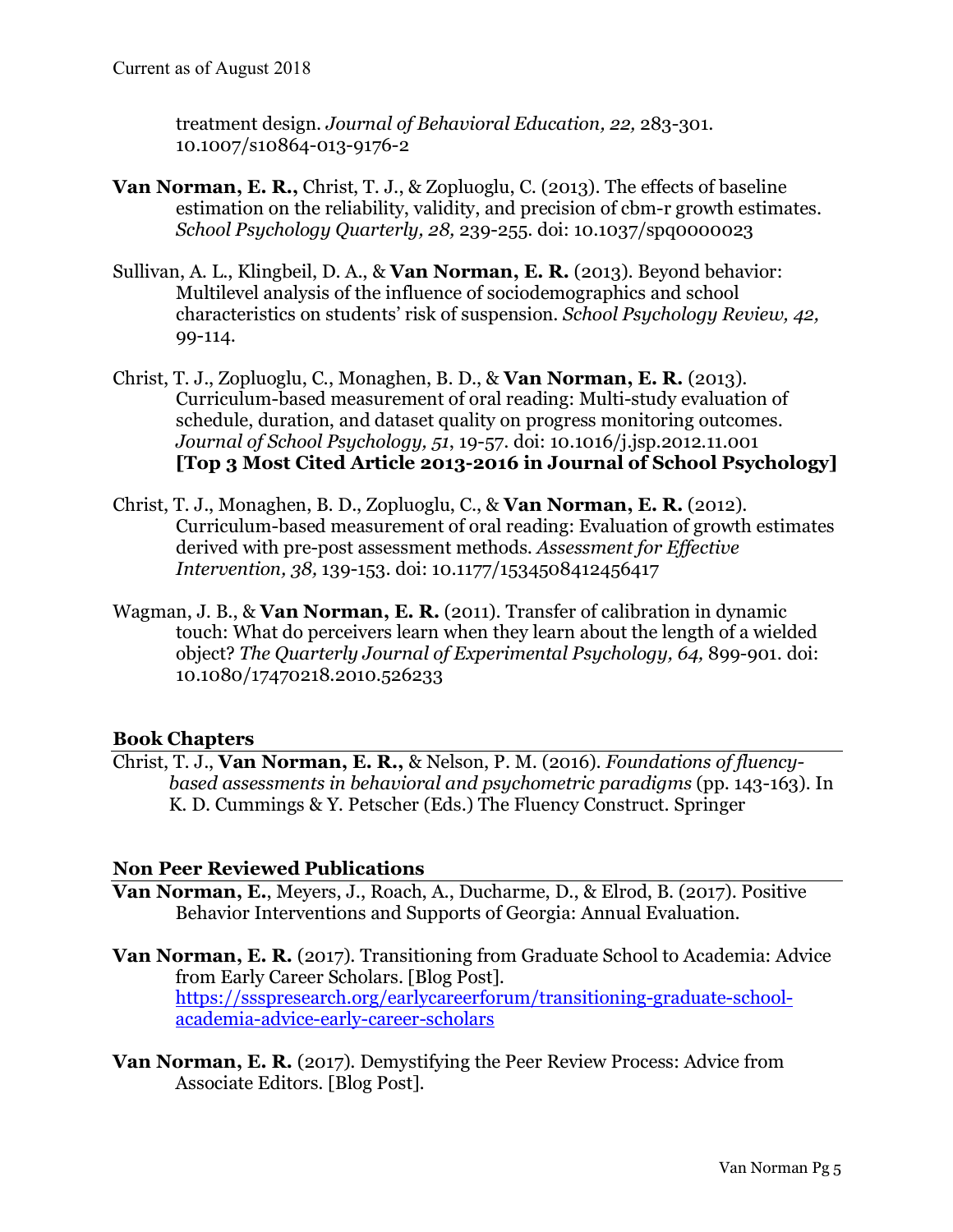https://ssspresearch.org/earlycareerforum/demystifying-peer-review-processadvice-associate-editors

### **Conference Presentations \* Denotes Student**

- **Van Norman, E. R.** (2018, Feb.). Identifying optimal progress monitoring practices for computer adaptive tests. Paper presented at the National Association of School Psychologists Annual Convention, Chicago, IL.
- Ysseldyke, J., **Van Norman, E. R.,** & Stickney, E. (2018, Feb.). Setting goals for ALL students: What school psychologists must know. Paper presented at the National Association of School Psychologists Annual Convention, Chicago, IL.
- VanDerHedyden, A. M., … **Van Norman, E. R.** (2018, Feb.). How to screen smarter for better results. M. Shinn & A. Coulter Discussants. Symposium at the National Association of School Psychologists Annual Convention, Chicago, IL.
- Srisaarajivakul, E.\*, Ducharme, D.\*, Meyers, J., **Van Norman, E. R.,** Rice, K., & Roach, A. T. (2018, Feb.). SET yourself up for succSAS: Evaluating pbis implementation fidelity tools. Mini Skills session to be presented at the National Association of School Psychologists Annual Convention, Chicago, IL.
- Klingbeil, D. A., **Van Norman, E. R.,** Maurice, S. A.\*, Schramm, A. L.\*, & Birr, C. (2017, Aug.) Accuracy of universal screening cut-scores across changes in state assessments. Poster presented at the American Psychological Association Annual Convention, Washington, D.C.
- January, S. A., **Van Norman, E. R.,** Christ, T. J., Ardoin, S. P., & Eckert, T. L. (2017, Aug.) *Impact of schedule and grade on cbm-r progress monitoring outcomes.*  Poster presented at the American Psychological Association Annual Convention, Washington, D.C.
- Klingbeil, D. A., Nelson, P. M., & **Van Norman, E. R.** (2017, Feb.). *Make the most of your district's academic universal screening data.* Mini Skill Session Presented at the National Association of School Psychologists Annual Convention, San Antonio, TX.
- Elrod, B.\*, Ducharme, D.\*, **Van Norman, E. R.,** Roach, A. T., & Meyers, J. (2017, Feb.). *A closer look at the school-wide benchmarks of quality instrument.* Poster presented at the National Association of School Psychologists Annual Convention, San Antonio, TX.
- Cormier, D. C., **Van Norman, E. R.**, Kennedy, K. E.\* (2017, Feb.). *How much is enough? Mastering iq test scoring and administration.* Paper presented at the National Association of School Psychologists Annual Convention, San Antonio, TX.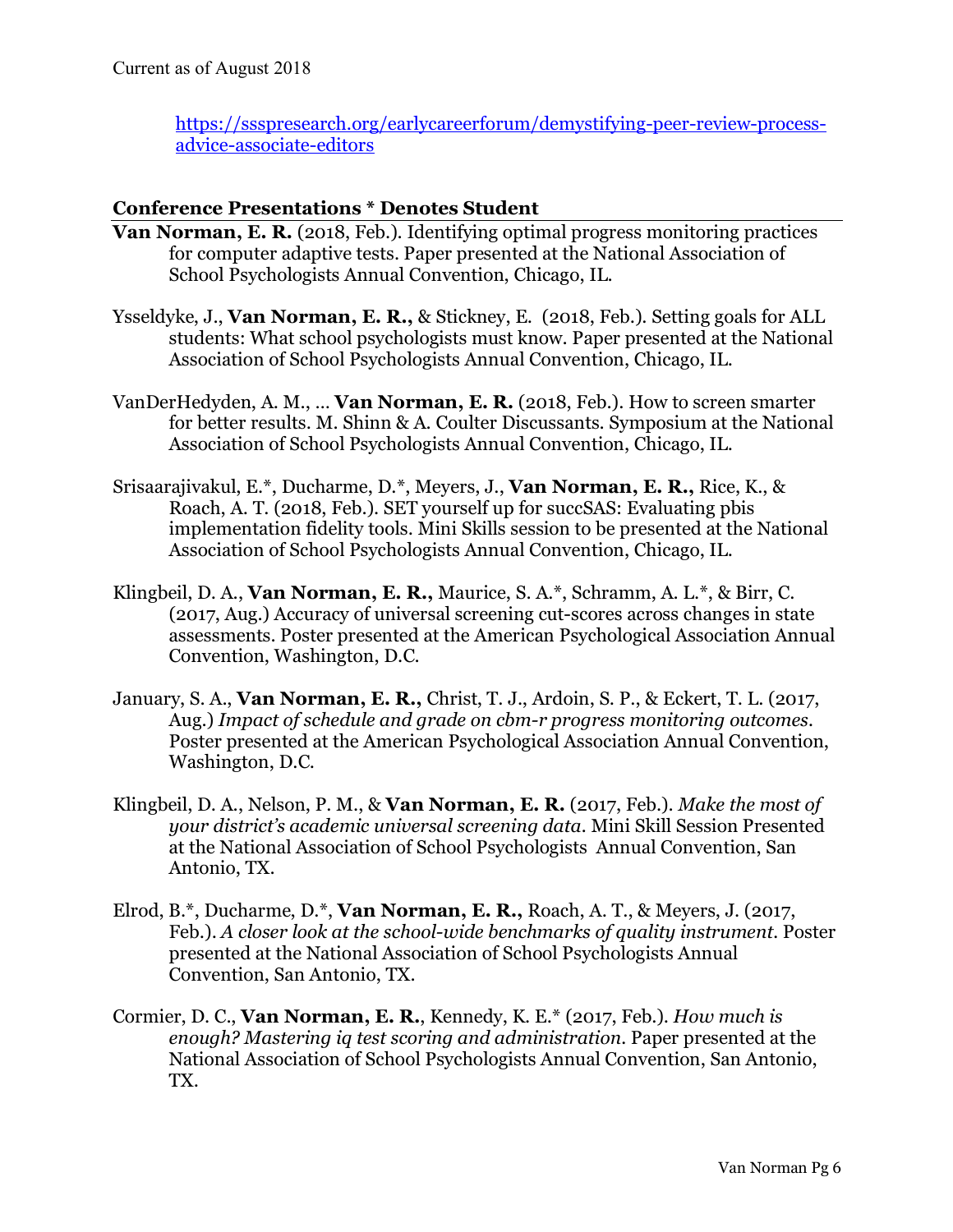- **Van Norman, E. R.,** Klingbeil, D. A., & McClendon, K. E.\* (2017, Feb.). *Elephant in the room: CBM and single-case design effect sizes.* Paper presented at the National Association of School Psychologists Annual Convention, San Antonio, TX.
- **Van Norman, E. R.,** Maki, K. E., & Burns, M. K. (2017, Feb.). *Progress monitoring in reading: The relationship between generalities and specificities.* Paper presented at the National Association of School Psychologists Annual Convention, San Antonio, TX.
- Nelson, P. M., Parker, D. C., **Van Norman, E. R.** (2017, Feb.). *Implementation fidelity and content knowledge as predictors of tutor effectiveness.* Poster presented at the Pacific Cost Research Conference, Coronado, CA.
- Parker, D. C. & **Van Norman, E. R.** (2016, Aug.). *Practical implications of recent research on decision rules for monitoring student progress.* Paper presented at the Minnesota Center on Reading Research, Minneapolis, MN.
- **Van Norman, E. R., &** Parker, D. (2016 Feb.). *My progress data are non linear; Now what?* Paper presented at the National Association of School Psychologists Annual Convention, New Orleans, LA.
- **Van Norman, E. R.,** Christ, T. J. (2015 Feb.) *Curriculum based measurement of reading: An evaluation of the accuracy of decision rules and visual analysis.*  Poster presented at the National Association of School Psychologists Annual Convention, Orlando, FL.
- **Van Norman, E. R.,** & Christ, T. J. (2014, Feb.). *CBM-R decision rules: We changed our minds again.* Paper presented at the National Association of School Psychologists Annual Convention, Washington, DC.
- **Van Norman, E. R.,** & Simonson, G. (2014, Feb.) *Progress monitoring: An analysis of idiosyncratic events and student performance.* Paper presented at the National Association of School Psychologists Annual Convention, Washington DC.
- **Van Norman, E. R.,** Newell, K., & Kiss, A. (2014, Feb.). *The effect of test length on computer adaptive test results.* Poster presented at the National Association of School Psychologists Annual Convention, Washington DC.
- **Van Norman, E. R.** (2014, Feb.). *CBMmaze: Towards a defensible cbm of reading comprehension.* Poster presented at the National Association of School Psychologists Annual Convention, Washington DC.
- Christ, T. J., Ardoin, S. & **Van Norman, E. R.** (2014, Feb.). *CBM-R progress monitoring: Efforts and outcomes to optimize materials and procedures.*  Symposium presented at the Pacific Coast Research Conference, Coronado, CA.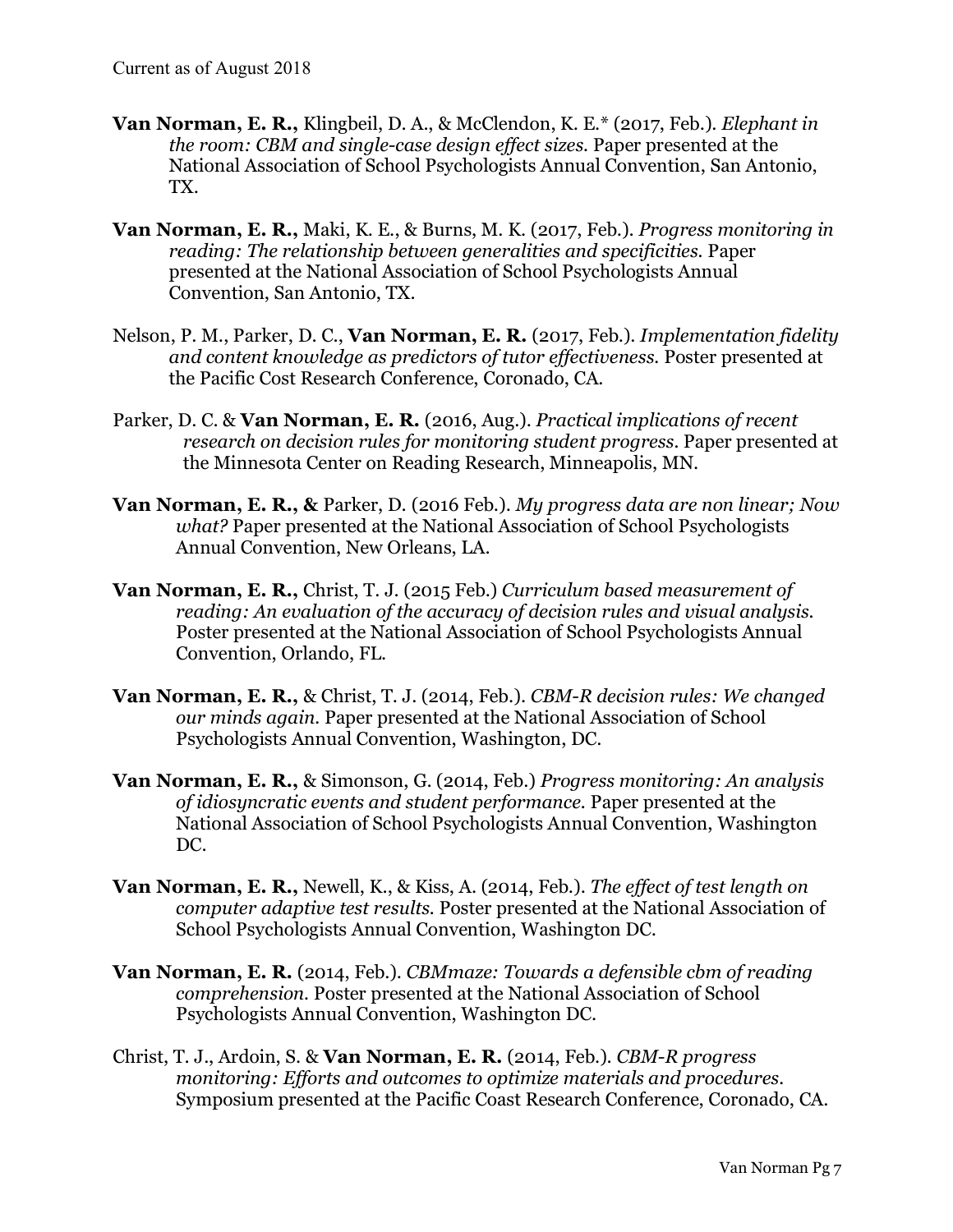- **Van Norman, E. R.,** & Christ, T. J. (2014, Feb.). *Data point with goal line decision rules: An evaluation.* Poster presented at the Pacific Coast Research Conference, Coronado, CA.
- Christ, T. J., White, M. J., **Van Norman, E. R.**, & Newell, K. (2014, Feb.). *Decision rule research project: What was learned in six months?* Poster presented at the Pacific Coast Research Conference, Coronado, CA.
- **Van Norman, E. R.** (2013, Feb.). *Baseline estimation of cbm-r progress monitoring: Empirical recommendations.* Paper presented at the National Association of School Psychologists Annual Convention, Seattle, WA.
- **Van Norman, E. R.,** & Nelson, P. M. (2013, Feb.). *Visual analysis of time series data: Obstacles and solutions.* Paper presented at the National Association of School Psychologists Annual Convention, Seattle, WA.
- **Van Norman, E. R.,** Aranas, Y. & Christ, T. J. (2013, Feb.). *Adaptive reading: The emerging alternative for screening.* Paper presented at the National Association of School Psychologists Annual Convention, Seattle, WA.
- Sullivan, A. L., Klingbeil, D. A., & **Van Norman, E. R.** (2013, Feb.). *Toward unraveling discipline disproportionality: Multilevel analyses of suspension risk.* Paper presented at the National Association of School Psychologists Annual Convention, Seattle, WA.
- Monaghen, B. M., **Van Norman, E. R.,** & Christ, T. J. (2013, Feb.). *Diagnostic accuracy of cbm-r progress monitoring outcomes using decision rules.* Paper presented at the National Association of School Psychologists Annual Convention, Seattle, WA.
- Monaghen, B. M., Christ, T. J., **Van Norman, E. R.,** & Zopluoglu, C. (2012, Feb.). *Curriculum based measurement of oral reading (cbm-r): Evaluation of progress monitoring outcomes and trend line estimates.* Symposium presented at the National Association of School Psychologists Annual Convention, Philadelphia, PA.
- Nelson, P. M., & **Van Norman, E. R.** (2012, Feb.). *An evaluation of decision accuracy using behavioral observation data.* Poster presented at the National Association of School Psychologists Annual Convention, Philadelphia, PA.
- **Van Norman, E. R.**, McCarthy, A., & Christ, T. J. (2012, Feb.). *Adaptive reading assessment: Diagnostic accuracy.* Poster presented at the National Association of School Psychologists Annual Convention, Philadelphia, PA.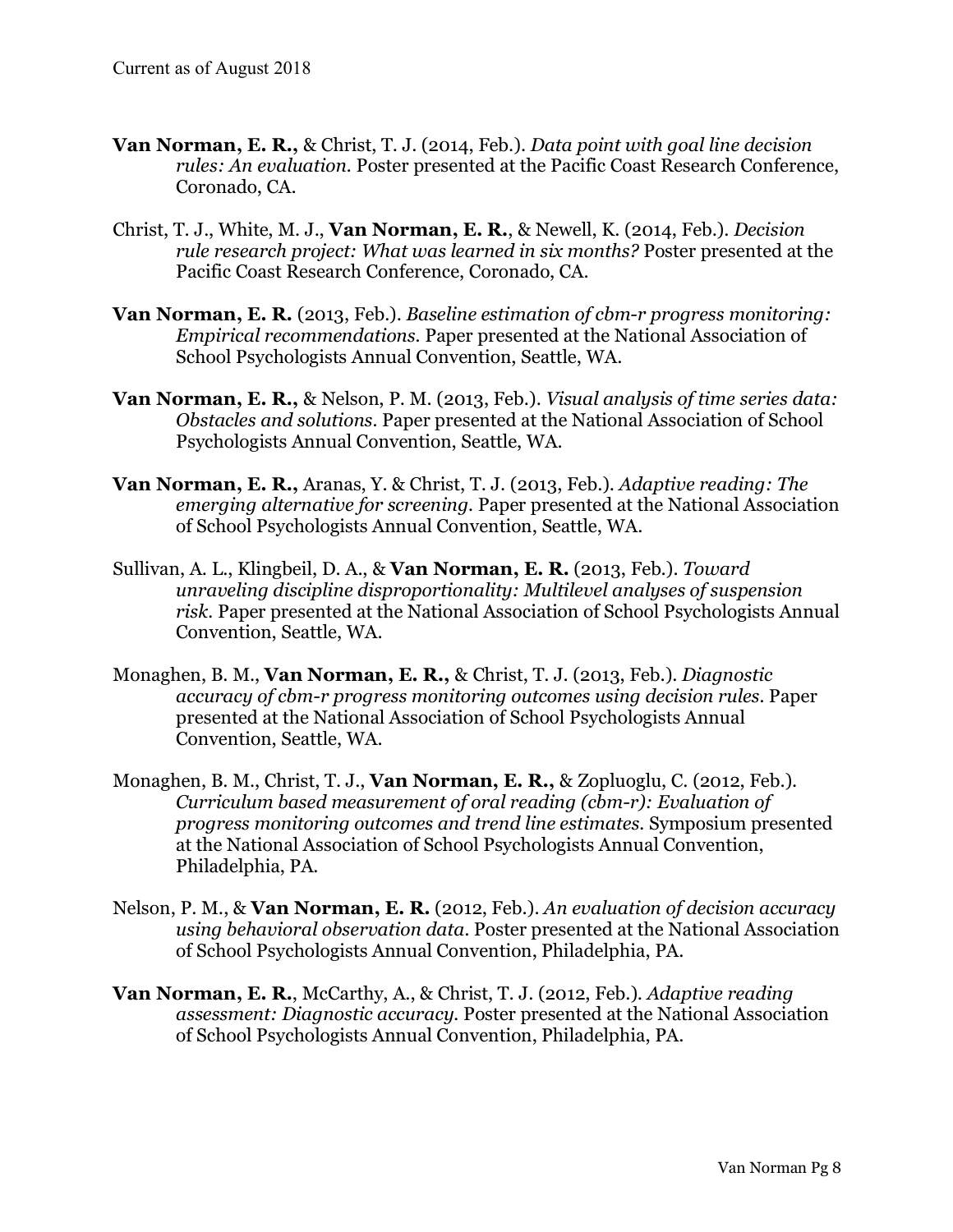- Schirvar, W., Christ, T. J., Pike, A., & **Van Norman, E. R.** (2011, July). *Lessons learned: Research to practice.* Poster presented at the United States Office of Special Education Program Project Directors Conference, Washington DC.
- Christ, T. J., Monaghen, B. M., Pike, A. M., & **Van Norman, E. R.** (2011, Jan.). *CBM-R progress monitoring outcomes: Reliability and validity of slope estimates compared to 3, 4, and 5 point decision rules.* Paper presented at the Minnesota School Psychologists Association Midwinter Conference, Bloomington, MN.
- Wilker, J. F., & **Van Norman, E. R.** (2009, March). *Reflective teaching.* Paper presented at the Illinois Reading Council Conference, Springfield, IL.
- Wilker, J. F., & **Van Norman, E. R.** (2009, March). *Reflective teaching and learning in a reading clinic.* Paper presented at the Annual American Council on Rural Special Education Conference, Denver, CO.

#### **Funded Projects**

- **Van Norman, E. R.** *An Evaluation of the Effects of Non-Linear Growth Trajectories on the Decision Accuracy of Curriculum-Based Measurement of Reading Progress Monitoring Outcomes.* Society for the Study of School Psychology Early Career Research Award. Amount of award - \$10,776. Period 2017-2018. **Role: Principal Investigator**
- Roach, A.T., Jimenez, & **Van Norman, E. R.** *Rehabilitation Engineering Center for Wireless Technology.* National Institute on Disability, Independent Living, and Rehabilitation Research. Subcontract to Georgia State University from Georgia Institute of Technology. Amount of contract-\$389,870. Period: 2016-2021. **Role: Co-Investigator**
- Meyers, J.P., **Van Norman, E. R.** & Roach, A.T. *State Positive Behavioral Interventions and Supports Evaluation.* Georgia Department of Education. Amount of contract-\$120,000. Period: 2014-2017. **Role: Co-Principal Investigator**

#### **Proposals Under Review**

**Van Norman, E. R.,** Klingbeil, D. A, & Pustejovsky, J. E. *Bayesian Analysis of Academic Outcomes from Single-Case Experimental Designs.* Institute of Education Sciences. Amount Requested - \$899,769. Period 2019-2022. **Role: Principal Investigator**

#### **Unfunded Proposals**

Available upon request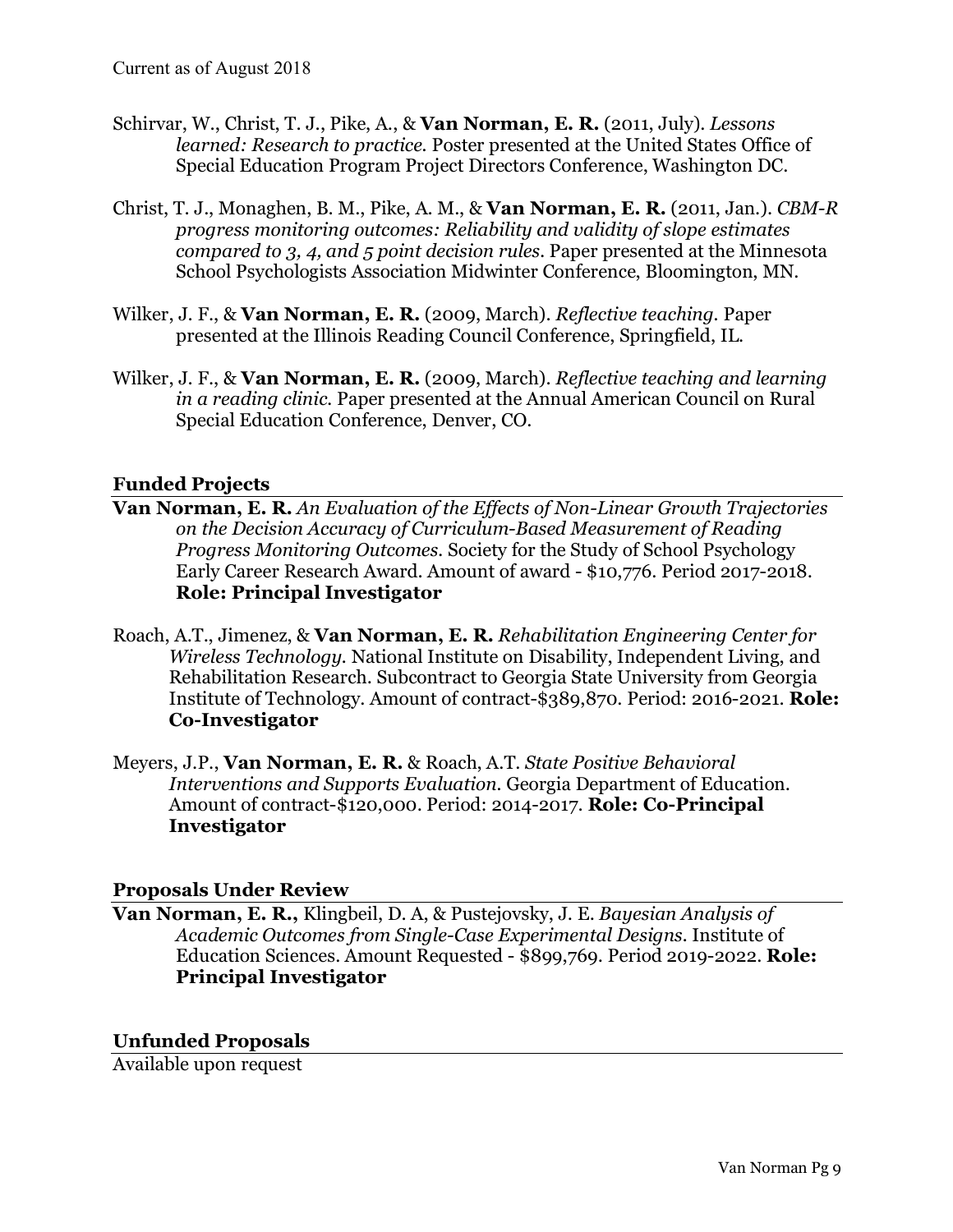### **Courses Taught**

Cognitive Assessment Formative Assessment Practicum in School Psychology (Temporary Substitute Instructor) Ethics and Legal Issues in School Psychology (Teaching Assistant)

# **Other Research Experience**

| August $2013 - July 2014$ | <b>Databased Decision Rule Research Project</b><br>Graduate Research Assistant and Lead Data Analyst                                       |
|---------------------------|--------------------------------------------------------------------------------------------------------------------------------------------|
| May $2012 - July 2012$    | <b>Pearson Aimsweb</b><br><b>Clinical Assessment Intern</b>                                                                                |
| August $2010 - July 2013$ | <b>Formative Assessment System for Teachers</b><br>(now known as FastBridge Learning)<br>Graduate Research Assistant and Lead Data Analyst |

### **School Based Experience**

| August $2014 - May 2015$    | <b>School Psychology Pre-Doctoral Intern</b><br>Heartland Area Education Agency, Des Moines, IA                                                                                                                                 |
|-----------------------------|---------------------------------------------------------------------------------------------------------------------------------------------------------------------------------------------------------------------------------|
| July 2013                   | <b>Assessment Trainer</b><br>Collaborating for Kids Consortium, Des Moines, IA                                                                                                                                                  |
| September $2012 - May 2013$ | <b>School Psychology Practicum Student</b><br>Lake Elmo Elementary School, Lake Elmo, MN                                                                                                                                        |
| September $2010 - May 2012$ | <b>School Psychology Practicum Student</b><br>Minneapolis & St. Paul School Districts MN<br>(Formative and Cognitive Assessment, Academic<br>Interventions, Social-Emotional Interventions,<br><b>Consultation Practicums</b> ) |
| September $2008 -$ May 2009 | Undergraduate Clinician<br>The Autism Place – Illinois State University                                                                                                                                                         |
| September $2005 - May 2006$ | <b>Preschool Teaching Assistant</b><br>Cambridge Elementary School, Cambridge, IL                                                                                                                                               |

| <b>Service</b> |                                                                   |
|----------------|-------------------------------------------------------------------|
| 2017           | Student retention committee member (Georgia State University)     |
| $2016 -$       | Society for the Study of School Psychology Early Career Committee |